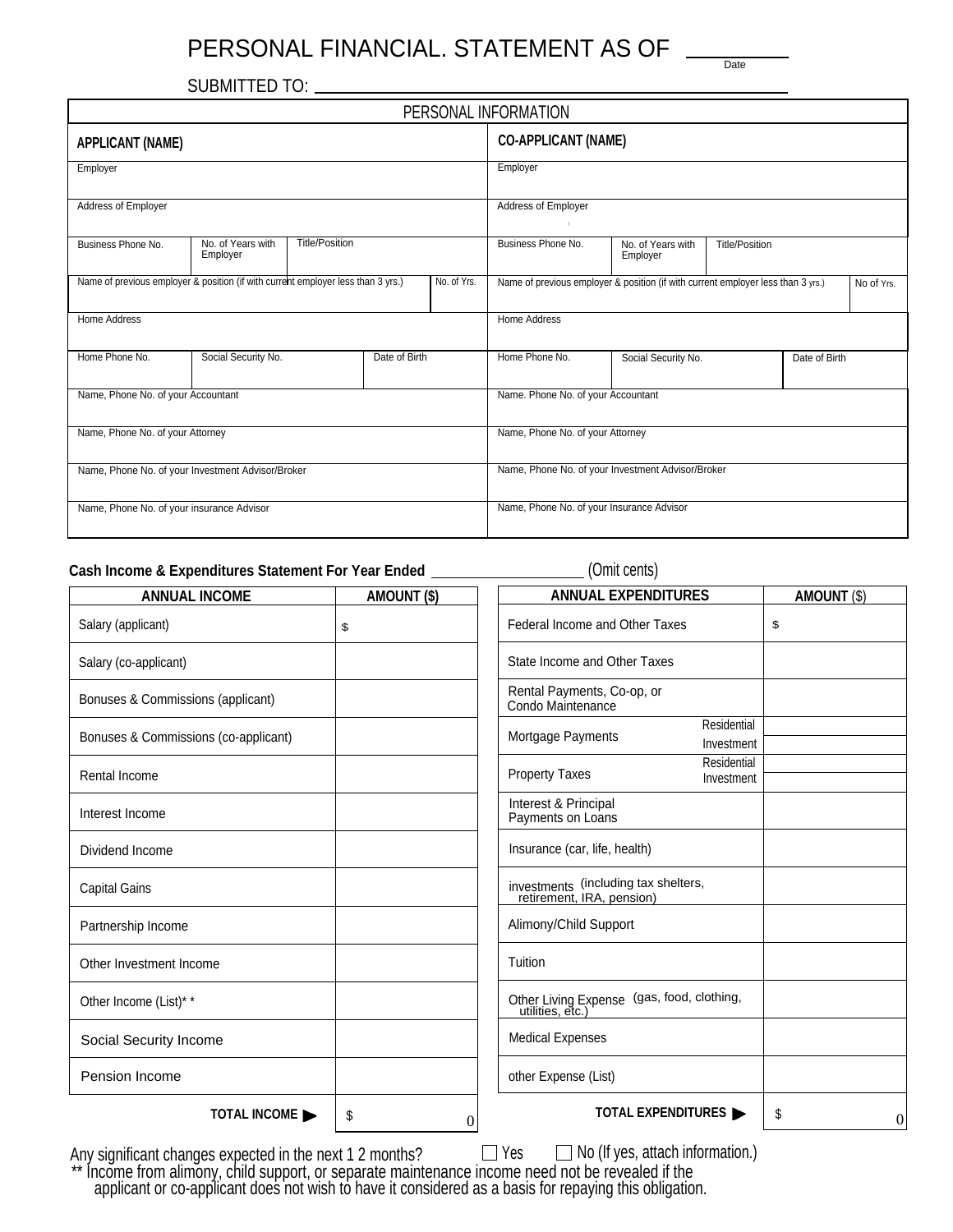## **Balance Sheet as of**

'

| <b>ASSETS</b>                                              | <b>AMOUNT (\$)</b> | <b>LIABILITIES</b>                        | <b>AMOUNT (\$)</b> |
|------------------------------------------------------------|--------------------|-------------------------------------------|--------------------|
| Cash in this Bank                                          |                    | Notes Payable to this Bank                | X X X              |
| (including money market accounts, CDs)                     | 1\$                | Secured                                   | \$                 |
| Cash in Other Financial Institutions (List)                |                    | Unsecured                                 |                    |
| (including money market accounts, CDs)                     |                    | Notes Payable to Others (Schedule E)      | $X$ $X$ $X$        |
|                                                            |                    | Secured                                   |                    |
|                                                            |                    | Unsecured                                 |                    |
|                                                            |                    | Accounts Payable (including credit cards) |                    |
|                                                            |                    | Margin Accounts                           |                    |
| Readily Marketable Securities (Schedule A)                 |                    | Notes Due: Partnership (Schedule D)       |                    |
| Non-Readily Marketable Securities (Schedule A)             |                    | <b>Taxes Payable</b>                      |                    |
| <b>Accounts and Notes Receivable</b>                       |                    | Mortgage Debt (Schedule C)                |                    |
| Net Cash Surrender Value of Life Insurance (Schedule B)    |                    | Life Insurance Loans (Schedule B)         |                    |
| Residential Real Estate (Schedule C)                       |                    | Other Liabilities (List):                 |                    |
| Real Estate Investments (Schedule C)                       |                    |                                           |                    |
| Partnerships / PC Interests (Schedule D)                   |                    |                                           |                    |
| IRA, Keogh, Profit-Sharing & Other Vested Retirement Accts |                    |                                           |                    |
| Deferred Income (number of years deferred                  |                    |                                           |                    |
| Personal Property (including automobiles)                  |                    |                                           |                    |
| Other Assets (List):                                       |                    |                                           |                    |
|                                                            |                    |                                           |                    |
|                                                            |                    |                                           |                    |
|                                                            |                    |                                           |                    |
|                                                            |                    | <b>TOTAL LIABILITIES</b>                  | 0                  |
|                                                            |                    | <b>NET WORTH</b>                          |                    |
|                                                            | S<br>$\theta$      |                                           |                    |

| <b>CONTINGENT LIABILITIES</b>                                                                          | <b>YES</b> | <b>NO</b> | <b>AMOUNT</b> |
|--------------------------------------------------------------------------------------------------------|------------|-----------|---------------|
|                                                                                                        |            |           |               |
| Are you a guarantor, co-maker, or endorser for any debt of an individual, corporation, or partnership? |            |           |               |
| Do you have any outstanding letters of credit or surety bonds?                                         |            |           |               |
| Are there any suits or legal actions pending against you?                                              |            |           |               |
| Are you contingently liable on any lease or contract?                                                  |            |           |               |
| Are any of your tax obligations past due?                                                              |            |           |               |
| What would be your total estimated tax liability if you were to sell your major assets?                |            |           |               |
| If yes for any of the above, give details:                                                             |            |           |               |
|                                                                                                        |            |           |               |
|                                                                                                        |            |           |               |
|                                                                                                        |            |           |               |

#### Schedule A - All Securities (including non-money market mutual funds)

| No. of Shares                    | <b>DESCRIPTION</b>                                                         | OWNER(S)             | WHERE HELD | COST | <b>CURRENT</b><br>MARKET VALUE | PLEDGED |        |
|----------------------------------|----------------------------------------------------------------------------|----------------------|------------|------|--------------------------------|---------|--------|
| (Stock) or Face<br>Value (Bonds) |                                                                            |                      |            |      |                                |         | YES NO |
|                                  | READILY MARKETABLE SECURITIES (including U.S. Governments and Municipals)' |                      |            |      |                                |         |        |
|                                  |                                                                            |                      |            |      |                                |         |        |
|                                  |                                                                            |                      |            |      |                                |         |        |
|                                  |                                                                            |                      |            |      |                                |         |        |
|                                  |                                                                            |                      |            |      |                                |         |        |
|                                  |                                                                            |                      |            |      |                                |         |        |
|                                  | NON-READILY MARKETABLE SECURITIES (closely held, thinly traded             | or restricted stock) |            |      |                                |         |        |
|                                  |                                                                            |                      |            |      |                                |         |        |
|                                  |                                                                            |                      |            |      |                                |         |        |

\* If not enough space, attach a separate schedule or brokerage statement and enter totals only.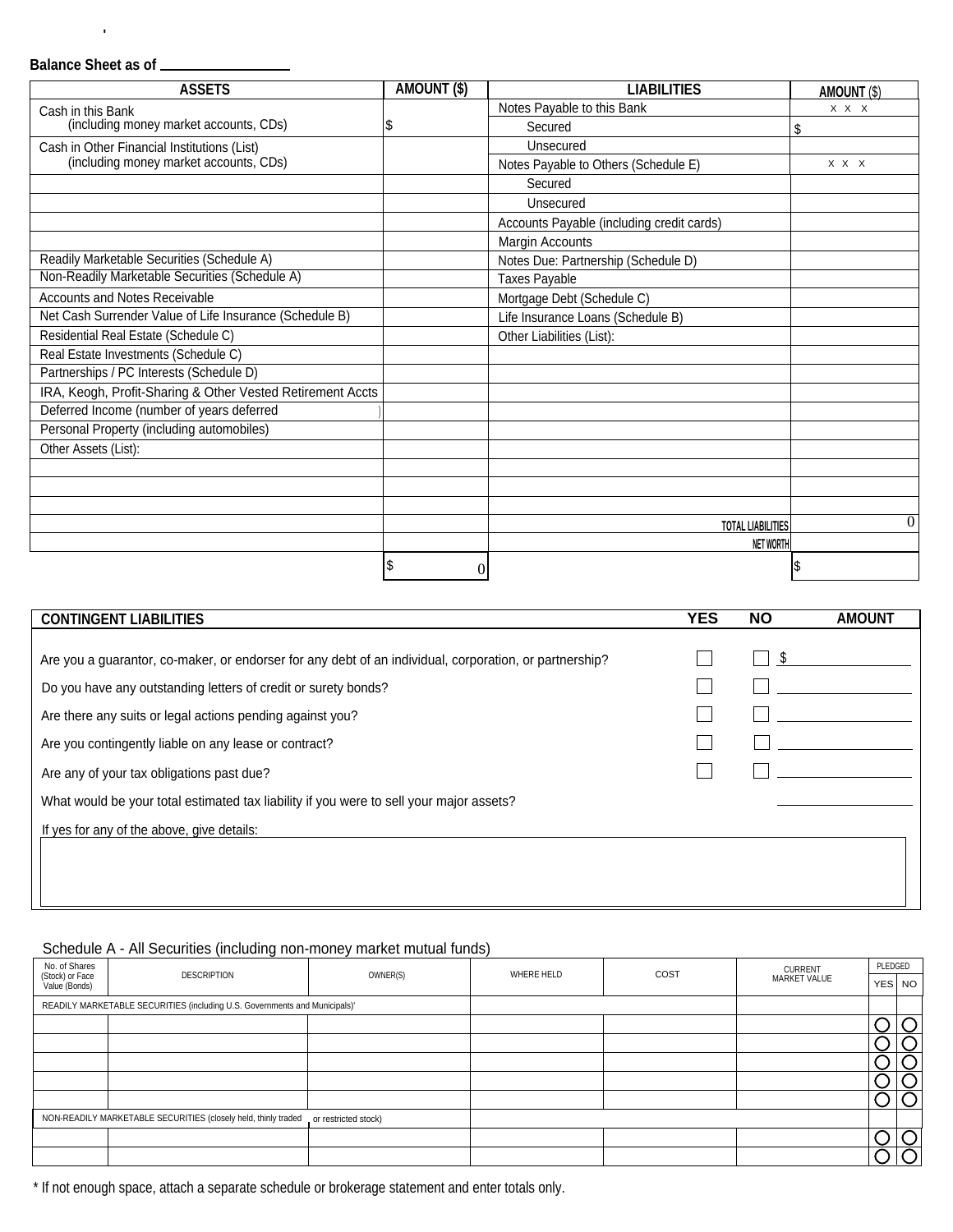#### **Schedule B - Insurance**

Life Insurance (use additional sheet if necessary)

| $\frac{1}{2}$ . The contract of the contract of the contract of the contract of $\frac{1}{2}$ |                             |                       |             |                            |                           |           |  |
|-----------------------------------------------------------------------------------------------|-----------------------------|-----------------------|-------------|----------------------------|---------------------------|-----------|--|
| <b>Insurance Company</b>                                                                      | Face<br>Amount of<br>Policy | <b>Type of Policy</b> | Beneficiary | Cash<br>Surrender<br>Value | Amount<br><b>Borrowed</b> | Ownership |  |
|                                                                                               |                             |                       |             |                            |                           |           |  |
|                                                                                               |                             |                       |             |                            |                           |           |  |
|                                                                                               |                             |                       |             |                            |                           |           |  |

I

| Disability Insurance             | Applicant | Co-Applicant |
|----------------------------------|-----------|--------------|
| Monthly Distribution if Disabled |           |              |
| Number of Years Covered          |           |              |

| Schedule C - Personal Residence & Real Estate Investments, Mortgage Debt (majority ownership only) |                |      |                   |                 |                                   |                       |                                 |                           |        |
|----------------------------------------------------------------------------------------------------|----------------|------|-------------------|-----------------|-----------------------------------|-----------------------|---------------------------------|---------------------------|--------|
| <b>Personal Residence</b><br><b>Property Address</b>                                               | Legal<br>Owner | Year | Purchase<br>Price | Market<br>Value | Present<br>Loan<br><b>Balance</b> | Inter-<br>est<br>Rate | Loan<br><b>Maturity</b><br>Date | <b>Monthly</b><br>Payment | Lender |
|                                                                                                    |                |      |                   |                 |                                   |                       |                                 |                           |        |
|                                                                                                    |                |      |                   |                 |                                   |                       |                                 |                           |        |
|                                                                                                    |                |      |                   |                 |                                   |                       |                                 |                           |        |
|                                                                                                    |                |      |                   |                 |                                   |                       |                                 |                           |        |
| Investment<br><b>Property Address</b>                                                              | Legal<br>Owner | Year | Purchase<br>Price | Market<br>Value | Present<br>Loan<br>Balance        | Inter-<br>est<br>Rate | Loan<br><b>Maturity</b><br>Date | <b>Monthly</b><br>Payment | Lender |
|                                                                                                    |                |      |                   |                 |                                   |                       |                                 |                           |        |
|                                                                                                    |                |      |                   |                 |                                   |                       |                                 |                           |        |
|                                                                                                    |                |      |                   |                 |                                   |                       |                                 |                           |        |
|                                                                                                    |                |      |                   |                 |                                   |                       |                                 |                           |        |

| Schedule D - Partnerships (less than majority ownership for real estate partnerships)* |                                  |      |                  |                                |                                                     |                               |
|----------------------------------------------------------------------------------------|----------------------------------|------|------------------|--------------------------------|-----------------------------------------------------|-------------------------------|
| Type of Investment                                                                     | Date of<br>Initial<br>Investment | Cast | Percent<br>Owned | <b>Current Market</b><br>Value | Balance Due on<br>Partnerships:<br>Notes, Cash Call | Final<br>Contribution<br>Date |
| Business/Professional (Indicate name):                                                 |                                  |      |                  |                                |                                                     |                               |
|                                                                                        |                                  |      |                  |                                |                                                     |                               |
|                                                                                        |                                  |      |                  |                                |                                                     |                               |
| <b>Investments (including Tax Shelters):</b>                                           |                                  |      |                  |                                |                                                     |                               |
|                                                                                        |                                  |      |                  |                                |                                                     |                               |
|                                                                                        |                                  |      |                  |                                |                                                     |                               |
|                                                                                        |                                  |      |                  |                                |                                                     |                               |
|                                                                                        |                                  |      |                  |                                |                                                     |                               |
|                                                                                        |                                  |      |                  |                                |                                                     |                               |
|                                                                                        |                                  |      |                  |                                |                                                     |                               |
|                                                                                        |                                  |      |                  |                                |                                                     |                               |
|                                                                                        |                                  |      |                  |                                |                                                     |                               |

Note: For investments which represent a material portion of your total assets, please include the relevant financial statements or tax returns. or in the case of partnership investments or S-corporations, schedule K-1s.

| <b>Schedule E - Notes Payable</b> |                  |                |         |    |            |                  |          |                   |
|-----------------------------------|------------------|----------------|---------|----|------------|------------------|----------|-------------------|
| Due to                            | Type of Facility | Amount of Line | Secured |    | Collateral | Interest<br>Rate | Maturity | Unpaid<br>Balance |
|                                   |                  |                | Yes     | No |            |                  |          |                   |
|                                   |                  |                |         |    |            |                  |          |                   |
|                                   |                  |                |         |    |            |                  |          |                   |
|                                   |                  |                |         |    |            |                  |          |                   |
|                                   |                  |                |         |    |            |                  |          |                   |